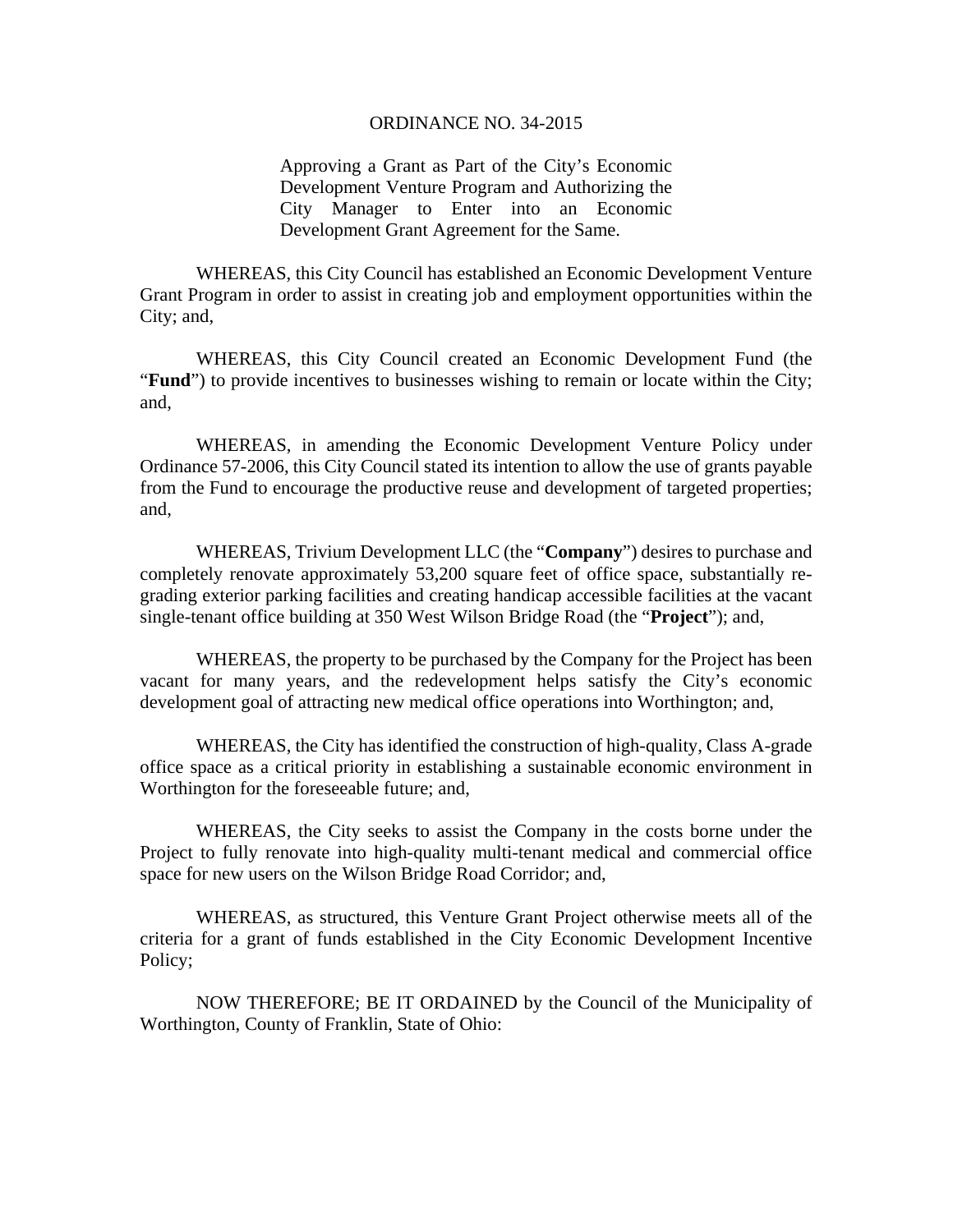#### ORDINANCE NO. 34-2015

SECTION 1. That there be and hereby is approved a grant to the Company approximately equal in net present value to Two Hundred Twenty-Two Thousand Dollars (\$222,000.00) in assistance, to be paid in three (3) annual installments, each equaling Seventy Eight Thousand Eight-Hundred Dollars (\$78,800.00), during the first three sequential years of the agreement term from the Fund to assist in the renovations of new high-quality medical and commercial office space in the City of Worthington.

SECTION 2. That the City Manager is hereby authorized and directed to enter into an Agreement with the Company substantially in the form in EXHIBIT A, attached hereto and made a part hereof, establishing the conditions of the grant, provided however that the City Manager shall not be directed to sign said Agreement unless and until the tax increment financing agreement associated with the Project is executed by the Company.

SECTION 3. That notice of passage of this Ordinance shall be posted in the Municipal Administration Building, the Worthington Library, the Griswold Center and the Worthington Community Center and shall set forth the title and effective date of the Ordinance and a statement that the Ordinance is on file in the office of the Clerk of Council. This Ordinance shall take effect and be in force from and after the earliest period allowed by law and by the Charter of the City of Worthington Ohio.

Passed September 8, 2015

 $\frac{1}{s}$  Bonnie D. Michael President of Council

Attest:

 $\frac{1}{s}$  D. Kay Thress P.H. September 8, 2015 Clerk of Council Effective October 1, 2015

Introduced July 20, 2015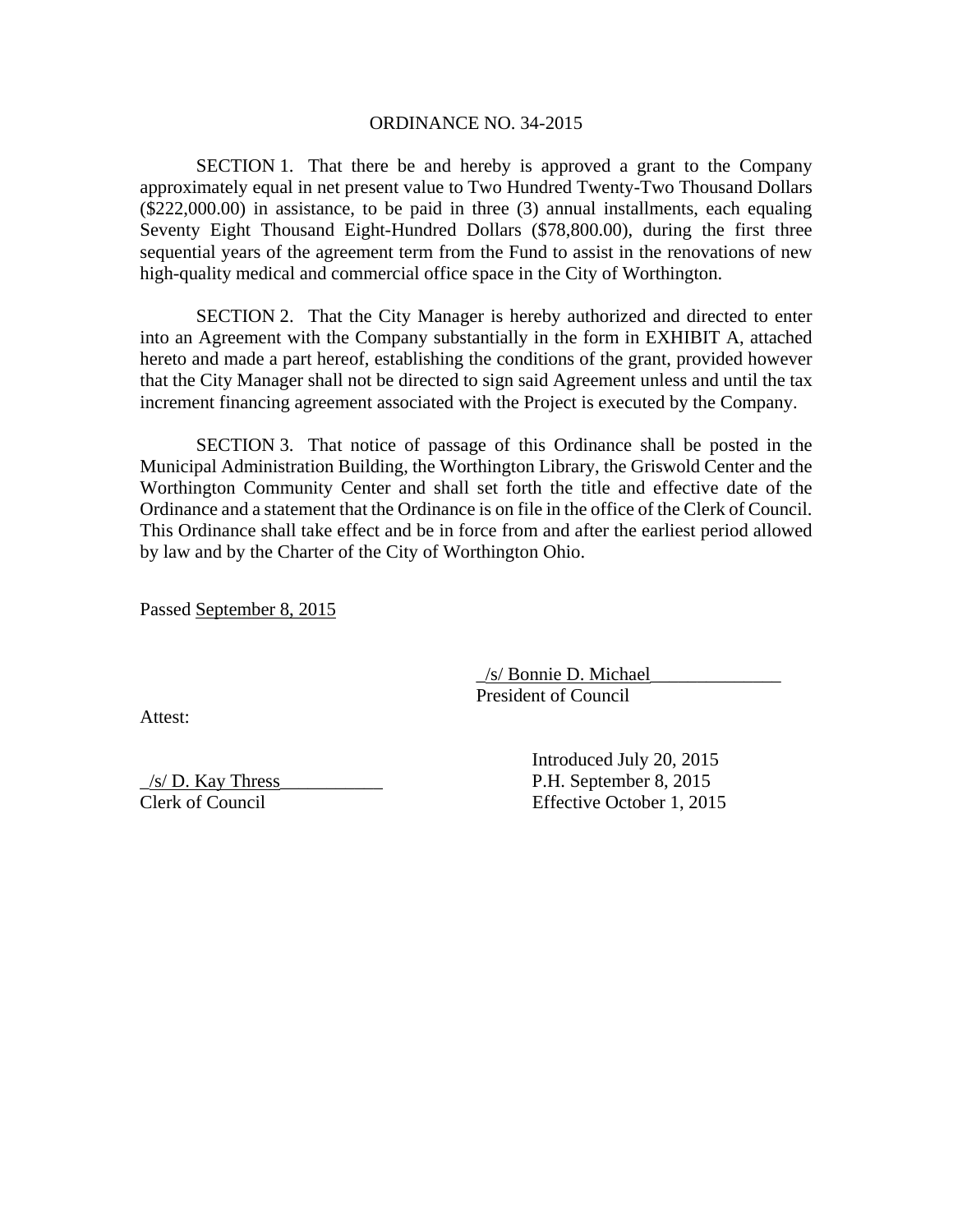## **EXHIBIT A**

#### **ECONOMIC DEVELOPMENT GRANT AGREEMENT**

THIS ECONOMIC DEVELOPMENT GRANT AGREEMENT (the "**Agreement**") is made and entered into this \_\_\_ day of \_\_\_\_\_\_\_\_\_\_\_\_\_\_\_\_\_\_\_\_\_\_, 2015 (the "**Effective Date**"), by and between the CITY OF WORTHINGTON, a municipal corporation with its offices at 6550 North High Street, Worthington, Ohio 43085 (the "**City**"), and TRIVIUM DEVELOPMENT LLC, an Ohio limited liability company with its principal offices at 210 North Lazelle Street, Columbus, Ohio 43215 ("**Company**"), (both collectively referred to herein as the "**Parties**").

#### **RECITALS**

WHEREAS, pursuant to Ordinance No. 44-2002 (As Amended), Ordinance No. 37-2004, and Ordinance No. 57-2006 (As Amended) (the "**Approval Ordinances**"), and consistent with its goal of encouraging the development and maintenance of commercial and industrial businesses within the City and to provide for the creation of jobs and employment opportunities, the City has established an Economic Development Fund (the "**Fund**") and adopted an Economic Development Incentive Policy (the "**Policy**"); and

WHEREAS, Worthington City Council stated its intention in the Approval Ordinances to allow the use of grants payable from the Fund to encourage the productive reuse and development of targeted properties; and,

WHEREAS, as authorized in Article VIII, Section 13 of the Ohio Constitution and in accordance with the guidelines established under the Policy, the City has offered to provide the Company an economic development incentive grant to encourage the Company to renovate 53,200 square feet of new multi-tenant medical and commercial office space located within the City (the "**Project**"), as more fully described and set forth in EXHIBIT A, Scope of Work, attached hereto and incorporated herein; and,

WHEREAS, the Project features a single-tenant commercial office building constructed in 1976 and which has been left vacant and unused for at least ten years since its last occupant relocated out of Worthington, and which such building, located at 350 West Wilson Bridge Road, City of Worthington (the "**Subject Premises**"), requires significant retrofitting and renovations in order to render it market-viable; and,

WHEREAS, the Company has agreed to enter into this Agreement, which sets forth the Company's respective rights and obligations concerning the payment of such grant.

NOW THEREFORE, the Parties covenant, agree and obligate themselves as follows:

Section 1. Terms of the Grant. The City shall provide to the Company an economic development incentive grant in amounts set forth in this section (the "**Grant**"), which the Company shall use in connection with the redevelopment to occur under the Project, defined above, and situated within the City of Worthington. The first payment under this Section shall be provided to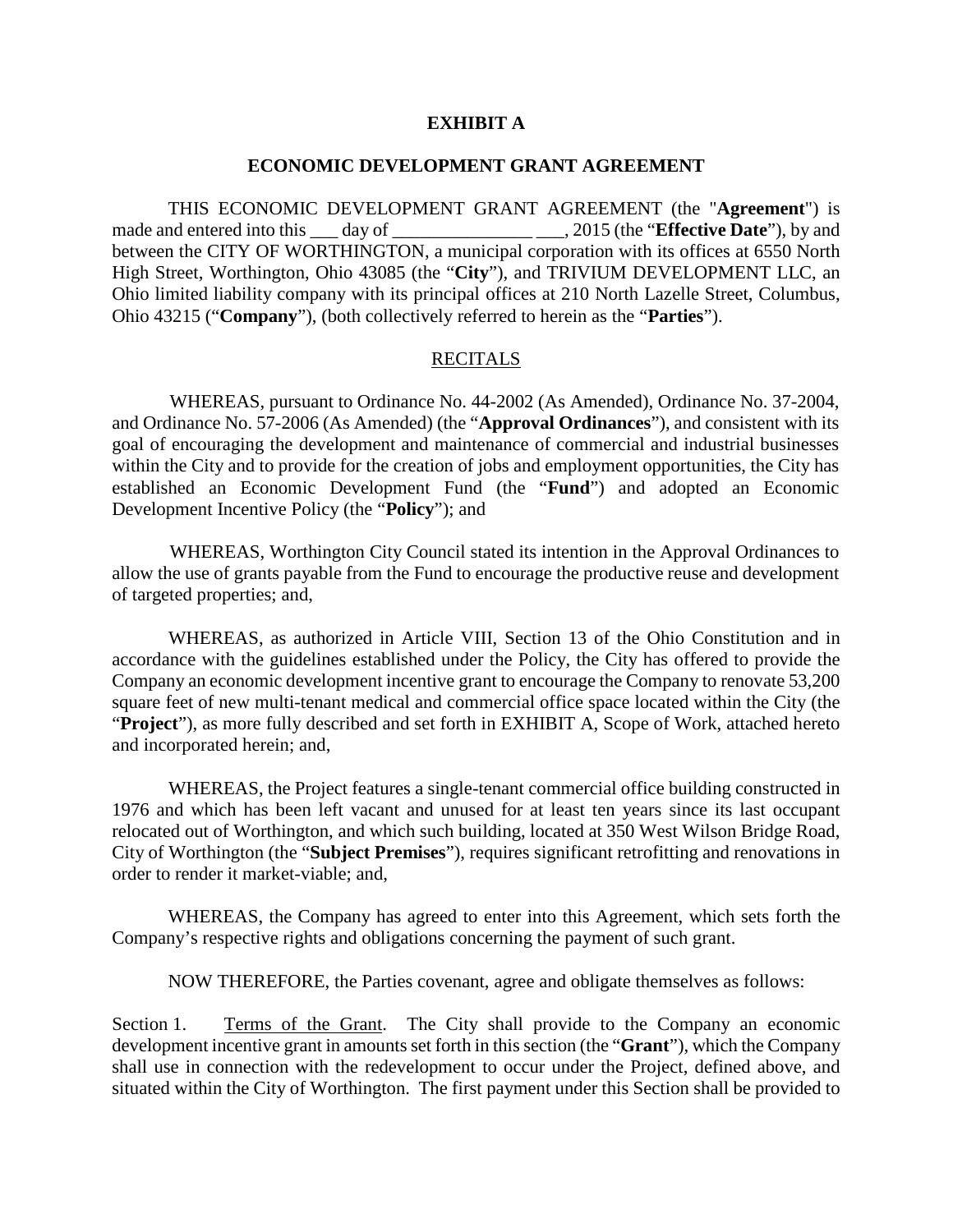the Company after the City's issuance of the Project's Final Certificate of Occupancy and Certificate of Zoning Compliance (as the Certificate of Zoning Compliance relates to all improvements described in the Company's approved development plan) (collectively, the "**Certificates**"), provided that this Agreement has been fully executed by both Parties. By accepting the Grant, the Company agrees to meet the Grant Objectives defined in Section 3 below.

The Grant shall be payable to the Company in three (3) consecutive annual installments of Seventy Eight Thousand Eight Hundred dollars (\$78,800.00) (each representing an "**Annual Installment Amount**"), with the first such Annual Installment Amount to be payable upon the City's issuance of the Certificates and each subsequent Annual Installment Amount to be payable each of the following two twelve (12) month periods hence during the Term defined herein, subject to the City's Annual Review as set forth in Section 4 of this Agreement. The term of this Agreement shall commence on the Effective Date and end five (5) years after such Effective Date (the "**Term**").

Section 2. City's Obligation to Make Payments Not Debt: Payments Limited to Nontax Revenues. Notwithstanding anything to the contrary herein, the obligations of the City pursuant to this Agreement shall not be a general obligation debt or bonded indebtedness, or a pledge of the general credit or taxes levied by the City, and the Company shall have no right to have excises or taxes levied by the City, the State or any other political subdivision of the State for the performance of any obligations of the City herein. Consistent with Section 13 of Article VIII, Ohio Constitution, any payments required to be made by the City pursuant to this Section 2 shall be payable solely from the City's non-tax revenues. Further, the obligation of the City to make the payments pursuant to this Agreement shall be in accordance with the Approval Ordinances and subject to certification by the Director of Finance of the City as to the availability of such non-tax revenues.

Section 3. Grant Objectives. In consideration of the City's agreement to provide the Grant to the Company, the Company agrees to comply with all the following objectives throughout the Term (the "**Grant Objectives**"):

- (a) Within eighteen (18) months after the Effective Date, the Company will construct the Project in accordance with plans reviewed and approved by the Worthington Municipal Planning Commission;
- (b) Within thirty-six (36) months after the Effective Date and continuing without interruption throughout the remainder of the Term, the Company shall cause at least Six Million dollars (\$6,000,000.00) in total annual wages to be paid to persons working within the Subject Premises, and such payroll shall not be comprised by wages paid for the construction of said Subject Premises, with such total wages resulting from other third party employers and such wages paid are subject to City withholding (the "**Total Annual Compensation**");
- (c) The Company shall remain current on all real estate tax obligations relevant to the Project, including any service payments in lieu of taxes otherwise due, during the Term.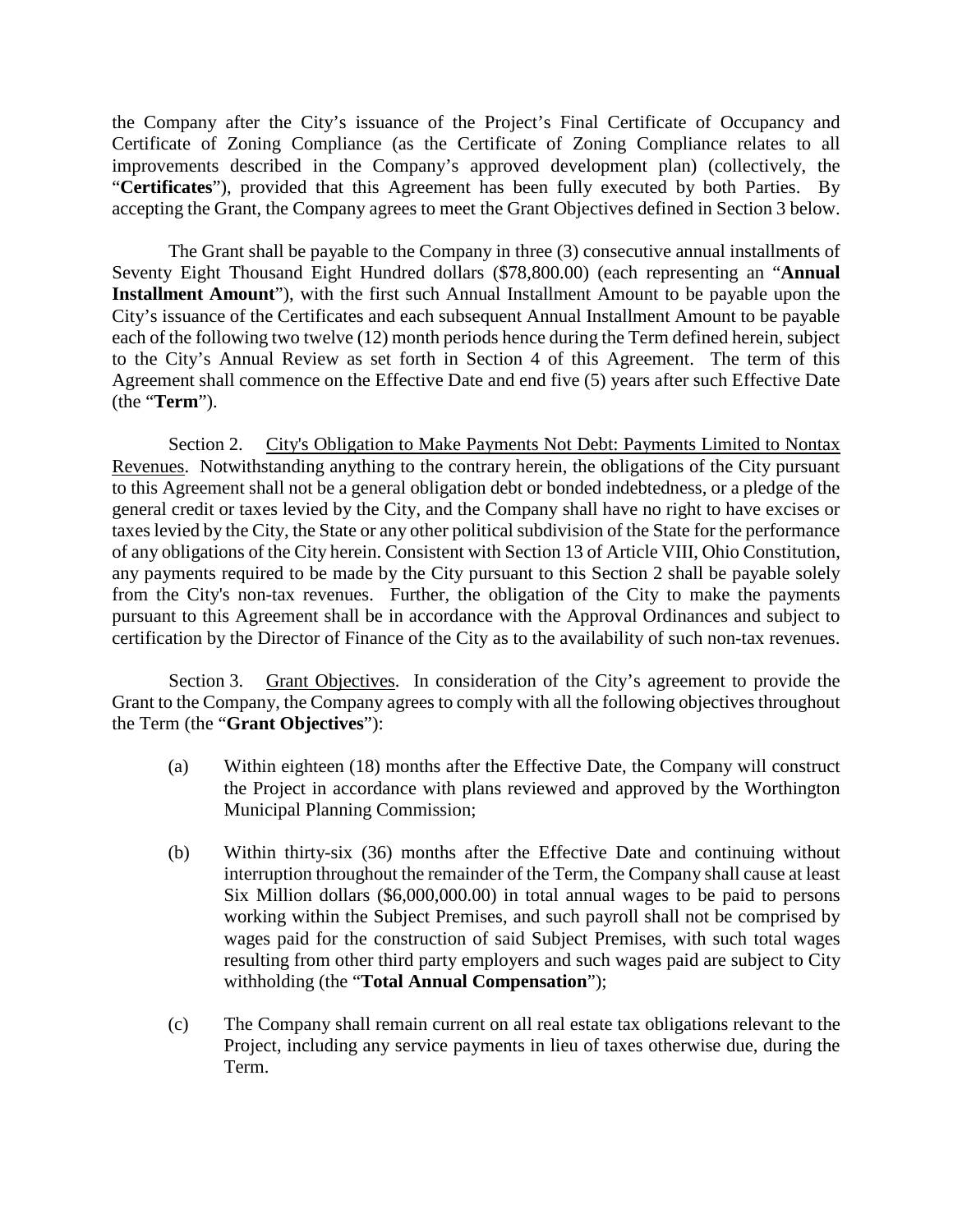#### Section 4. Annual Review of Grant Objectives; Actions by City.

The Company shall make annual reports, in such detail as may reasonably be requested by the City, as to the actual progress of the Company with respect to the Project and the terms of this Agreement. Information requested by the City may include the amount of investment made, number of new jobs created, the amount of payroll attributable to such new jobs, and such other information related to carrying out this Agreement as the City reasonably requires. Prior to remitting the Annual Installment Amount for the respective period, the City shall review the information supplied by the Company to determine whether it is satisfying the Grant Objectives (the "**Annual Review**").

In the event the City determines in its Annual Review that the Company has met the Grant Objectives during the respective period, the City shall remit to the Company the Annual Installment Amount for that period. If, however, the City determines in its Annual Review that the Company did not meet the Grant Objectives for the respective period, the Annual Installment Amount shall not be remitted to the Company for that period.

## Section 5. Miscellaneous.

(a) Notices. Except as otherwise specifically set forth in this Agreement, all notices, demands, requests, consents or approvals given, required or permitted to be given hereunder shall be in writing and shall be deemed sufficiently given if actually received or if hand-delivered or sent by a recognized, overnight delivery service or by certified mail, postage prepaid and return receipt requested, addressed to the other party at the address set forth in this Agreement or any addendum to or counterpart of this Agreement, or to such other address as the recipient shall have previously notified the sender of in writing, and shall be deemed received upon actual receipt, unless sent by certified mail, in which event such notice shall be deemed to have been received when the return receipt is signed or refused. For purposes of this Agreement, Notices shall be addressed to:

| If to City:    | City of Worthington<br>Attn: Economic Development<br>6550 North High Street<br>Worthington, Ohio 43085 |
|----------------|--------------------------------------------------------------------------------------------------------|
|                | with a copy to:                                                                                        |
|                | City of Worthington<br>Attn: Director of Law<br>370 Highland Avenue<br>Worthington, Ohio 43085         |
| If to Company: | <b>Trivium Development LLC</b><br>210 North Lazelle Street<br>Columbus, Ohio 43215                     |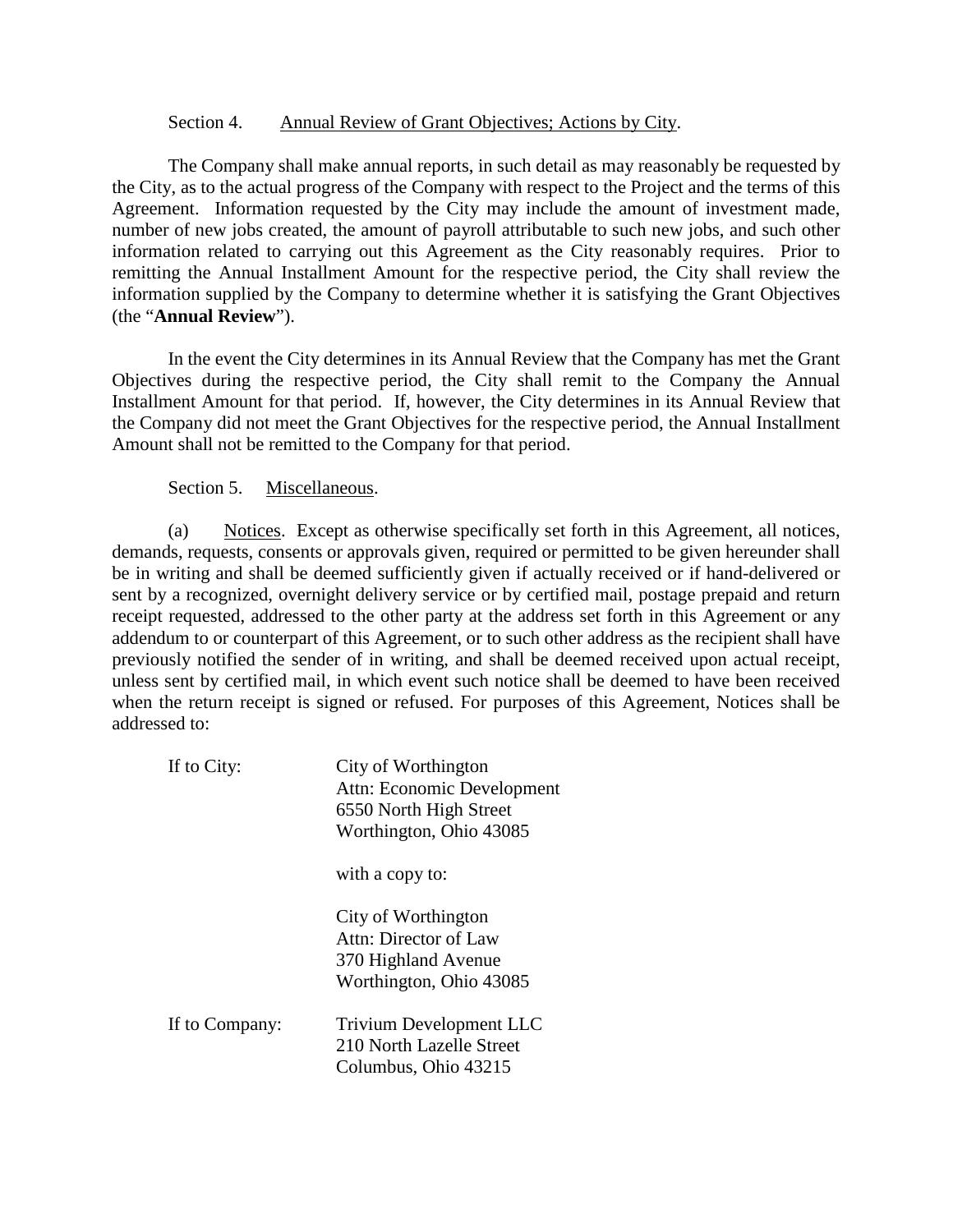The Parties, by notice given hereunder, may designate any further or different addresses to which subsequent notices, certificates, requests or other communications shall be sent.

(b) Extent of Provisions: No Personal Liability. All rights, remedies, representations, warranties, covenants, agreements and obligations of the City under this Agreement shall be effective to the extent authorized and permitted by applicable law. No representation, warranty, covenant, agreement, obligation, or stipulation contained in this Agreement shall be deemed to constitute a representation, warranty, covenant, agreement, obligation or stipulation of any present or future official, member, officer, agent or employee of the City or the Company in other than his or her official capacity. No official executing or approving the City's or the Company's participation in this Agreement shall be liable personally under this Agreement or be subject to any personal liability or accountability by reason of the issuance thereof.

(c) Successors. This Agreement shall be binding upon and inure to the benefit of the Company and its successors and assigns.

(d) Amendments. This Agreement may only be amended by a written instrument executed by both Parties.

(e) Executed Counterparts. This Agreement may be executed in several counterparts, each of which shall be regarded as an original and all of which shall constitute but one and the same agreement. It shall not be necessary in proving this Agreement to produce or account for more than one of those counterparts.

(f) Severability. In case any section or provision of this Agreement, or any covenant, agreement, obligation or action, or part thereof, made, assumed, entered into or taken, or any application thereof, is held to be illegal or invalid for any reason:

(i) that illegality or invalidity shall not affect the remainder hereof or thereof, any other section or provision hereof, or any other covenant, agreement, obligation or action, or part thereof, made, assumed, entered into, or taken, all of which shall be construed and enforced as if the illegal or invalid portion were not contained herein or therein;

(ii) the illegality or invalidity of any application hereof or thereof shall not affect any legal and valid application hereof or thereof; and

(iii) each section, provision, covenant, agreement, obligation or action, or part thereof shall be deemed to be effective, operative, made, assumed, entered into or taken in the manner and to the fullest extent permitted by law.

(g) Captions. The captions and headings in this Agreement are for convenience only and in no way define, limit or describe the scope or intent of any provisions or sections of the Agreement.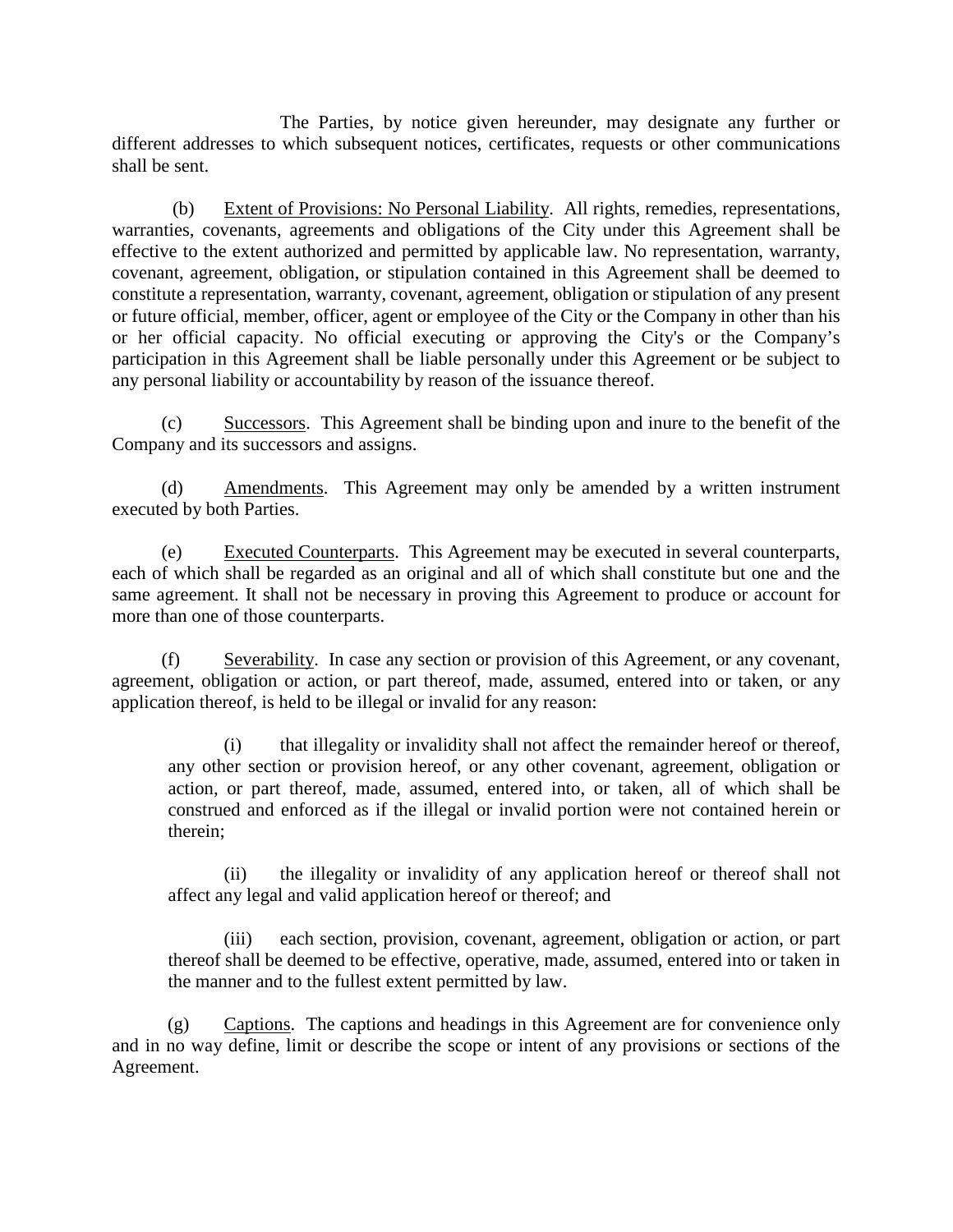(h) Governing Law and Choice of Forum. This Agreement shall be governed by and constructed in accordance with the laws of the State of Ohio or applicable federal law. All claims, counterclaims, disputes and other matters in question between the City, its agents and employees, and the Company, its employees and agents, arising out of or relating to this Agreement or its breach will be decided in a court of competent jurisdiction within Franklin County, Ohio.

IN WITNESS WHEREOF, the City and the Company have caused this Agreement to be executed in their respective names by their duly authorized representatives, all as of the date written above.

CITY OF WORTHINGTON TRIVIUM DEVELOPMENT LLC

Matthew H. Greeson, City Manager

By: By: \_\_

Its: \_\_\_\_\_\_

Approved as to form:

Pamela A. Fox, Law Director City of Worthington, Ohio